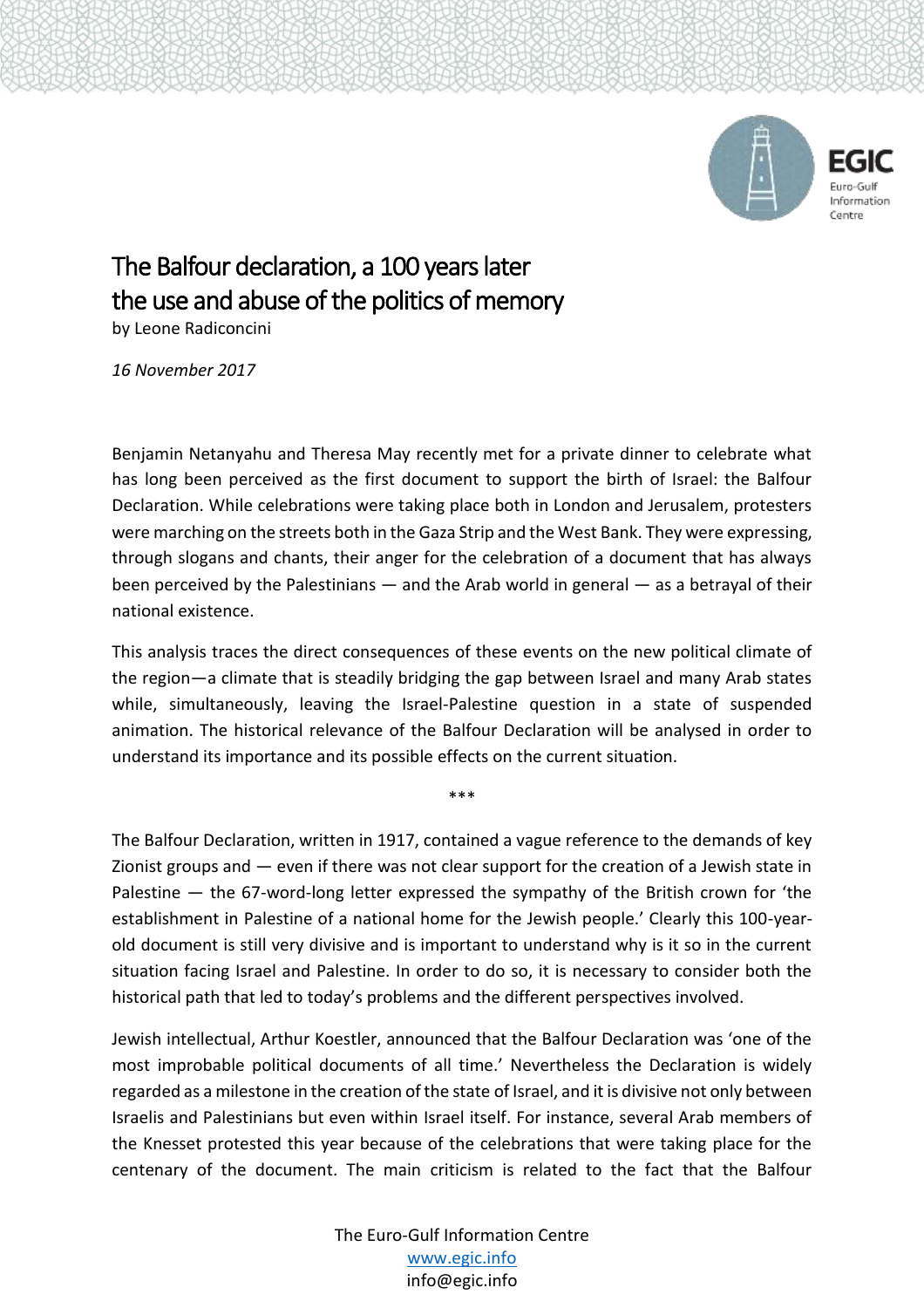Declaration was meant to guarantee the 'Civil and Religious rights' for the 'existing non-Jewish communities of Palestine' but it did not support any political nor national right for them. The criticism is therefore related to the perception that this document placed the other communities in second rank when compared to the Jewish community. Hence, the celebrations are seen by the Israeli Arabs and by Palestinians as an insult to their history of struggle for their national rights. In order to fully understand this position it is important to consider some other important documents such as those belonging to the British High Commissioner in Egypt, Sir Henry McMahon and his correspondence with Sheriff Hussein of Mecca in 1915. Before the Balfour declaration, Britain, through McMahon, had already promised Palestine to be part of a unified Arab state, 'guided' and 'advised' by the British only. Therefore, the Balfour Declaration is relevant not only for Israel and the Palestinians, but even the other Arab countries in the region, like Saudi Arabia, which felt betrayed by the British government and have always argued against the validity of the Balfour Declaration.

Israel was not created in 1917, but years later, in 1948. So, the real historical relevance of the Balfour Declaration, as well as that of other historical documents, is much different than what demonstrations and celebrations would make the international public believe. It seems more likely that these events created a climate for opposing claims of Palestine and Israel. The opposition between the real historical relevance of the Balfour Declaration and the use of memory as a tool to ignite conflicts is what should concern both parties.

Furthermore, amid all these controversies, there is a new political climate in Palestine. The agreement between the Palestinian Authority (PA) and Hamas appears to be stronger than expected. On 01 November 2017, Hamas returned political and administrative control of the Gaza Strip to PA, with apparently no particular problem. Moreover, Hamas, in a document signed in May 2017, accepted the definition of the boundaries of the Palestinian territories as those of 1967.

The Palestinian domestic situation is not the only one changing and there are significant developments unfolding throughout regional politics. For instance, the position of the Arab Gulf states — among the staunchest supporters of the creation of a Palestinian national state — have taken a slightly different direction over the past few years. On one hand, Israel's relations with the Gulf countries have improved: economic cooperation between the parties, which can be seen as a possible path to avoid future conflicts, has increased. On the other hand, also the positioning vis-à-vis Palestinian groups has developed, an example being that when several Arab states in June 2017 requested Qatar to cut all the ties with a number of terrorist groups, they included Hamas. Such a request is self-explanatory of the new Arab Gulf perspective on Palestinian politics.

These facts are even more relevant if connected, in a long-term perspective, to the Arab Peace Initiative of 2002, which saw, for the first time, Saudi Arabia recognising the necessity of the two-state solution for Israel and Palestine. Such an initiative, endorsed by the Arab League in

> The Euro-Gulf Information Centre [www.egic.info](http://www.egic.info/) info@egic.info